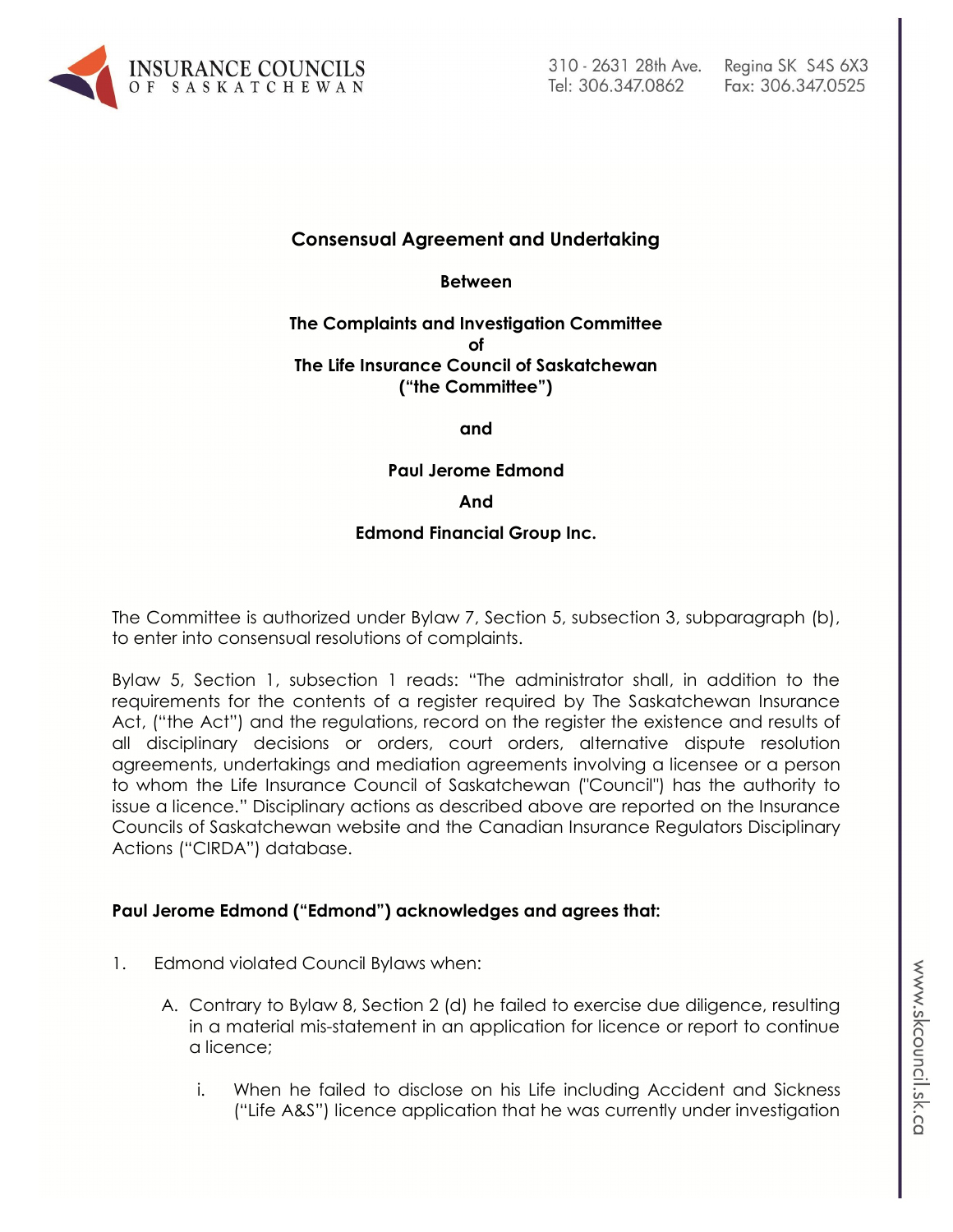by the Mutual Fund Dealers Association of Canada ("MFDA") for his violation of the MFDA Rules.

- ii. When on August 4, 2014, he declared all statements and answers on his application were true and correct.
- B. Contrary to Bylaw 8, Section 2 (g) a licencee may be guilty of misconduct if the licencee: violates any provisions of the Act, the Regulations or the Bylaws;
	- i. As per Bylaw 2, Section 1, subsection (4)(c)(ii) he failed to notify Council within 30 days of commencement of any professional, occupational or regulatory body proceedings.

# **Edmond Financial Group Inc. ("EFG") acknowledges and agrees that:**

- 2. EFG violated Council Bylaws when:
	- A. Contrary to Bylaw 8, Section 2 (d) it failed to exercise due diligence, resulting in a material mis-statement in an application for licence or report to continue a licence;
		- i. When it failed to disclose on the Life A&S agency application form that Edmond as an officer, partner or director of EFG was under investigation by the MFDA for violation of their Rules.
		- ii. When on September 9, 2014 it declared all statements and answers on the application were true and correct.
	- B. Contrary to Bylaw 8, Section 2 (g) a licencee may be guilty of misconduct if the licencee: violates any provisions of the Act, the Regulations or the Bylaws;
		- i. As per Bylaw 2, Section 1, subsection (4)(c)(ii) it failed to notify Council within 30 days of commencement of any professional, occupational or regulatory body proceedings.
- 3. Edmond and EFG's rights to appear before a Discipline Committee of Council have been explained to them and they fully understand their rights and/or obligations under Council Bylaw 10;
- 4. Edmond and EFG waive their rights to appear before a Discipline Committee and undertake not to exercise any appeal rights they may have under Council Bylaw 10, Section 3 or the Act as it relates to matters set out in this Consensual Agreement and Undertaking (Agreement).
- 5. This Agreement does not preclude the Council from pursuing any other investigation against Edmond and/or EFG for activities not identified in this Agreement that may be in violation of Council Bylaws or the Act.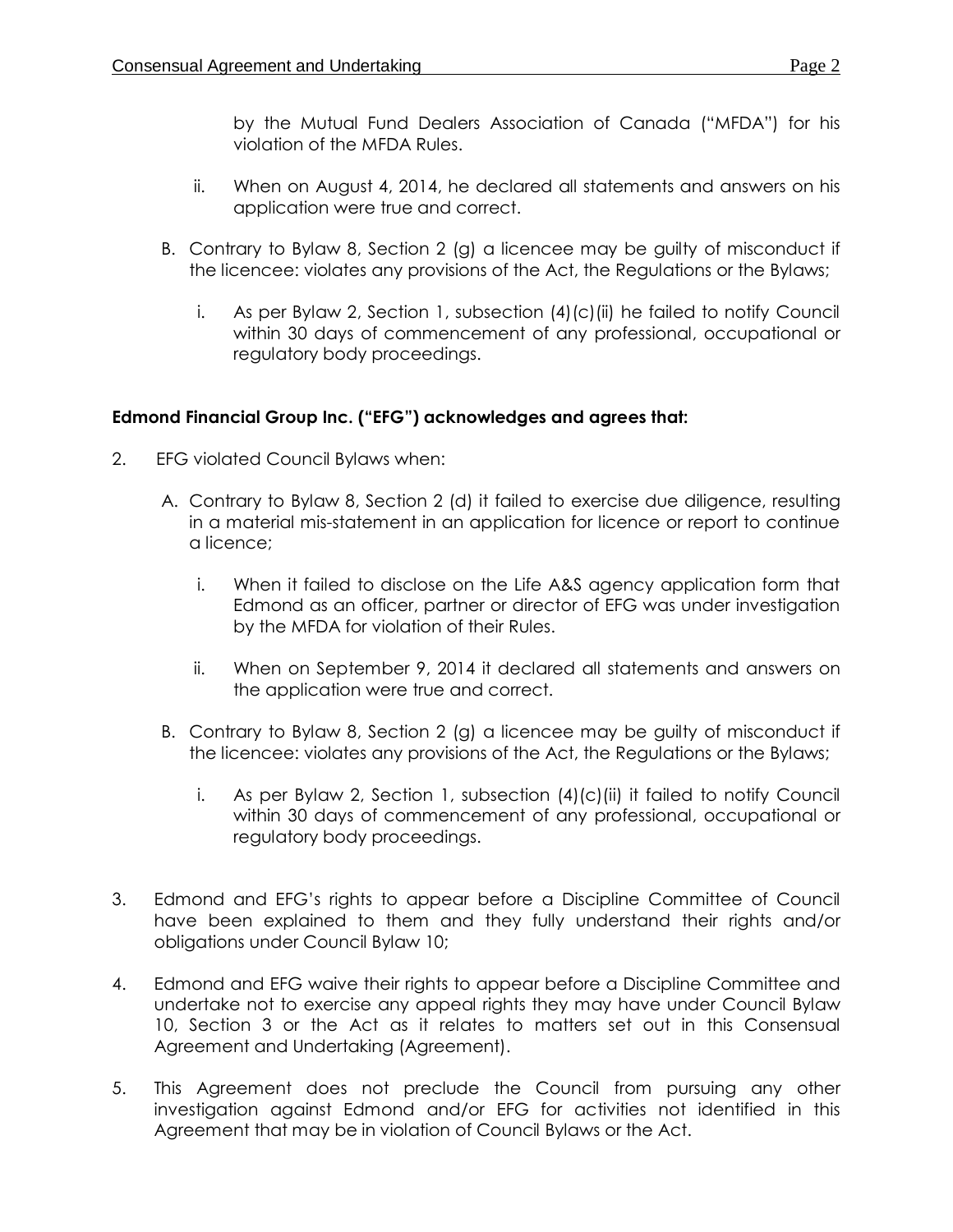- 6. They have been advised by the Committee that it is in their interests to obtain independent legal advice before entering into this Agreement.
	- a. Edmond and EFG have obtained such independent legal advice and are satisfied with the same, prior to executing this Agreement.
- 7. Edmond and EFG hereby affirm that they have read and understood the terms of this Agreement, and are signing it voluntarily and of their own free will.

## **Edmond, having waived his rights, undertakes to:**

1. Pay a fine in the amount of \$500.00

## **EFG, having waived it's rights, undertakes to:**

1. Pay a fine in the amount of \$500.00

## **Edmond and EFG, jointly or severally agree to:**

- 1. Reimburse Council's investigation costs in the amount of \$550.00
- 2. Pay all fines and investigative costs within 30 days of receipt of this Agreement.

#### **The Committee's Agreement:**

- 1. The Committee agrees to accept from Edmond and EFG either jointly and/or severally the payment of \$1,550.00 as full and final resolution of their violation of Council's Bylaws as outlined in this Agreement; and
- 2. The Committee further agrees to take no further action against Edmond and EFG for the acknowledged violations of Council's Bylaws that are set out in this Agreement.